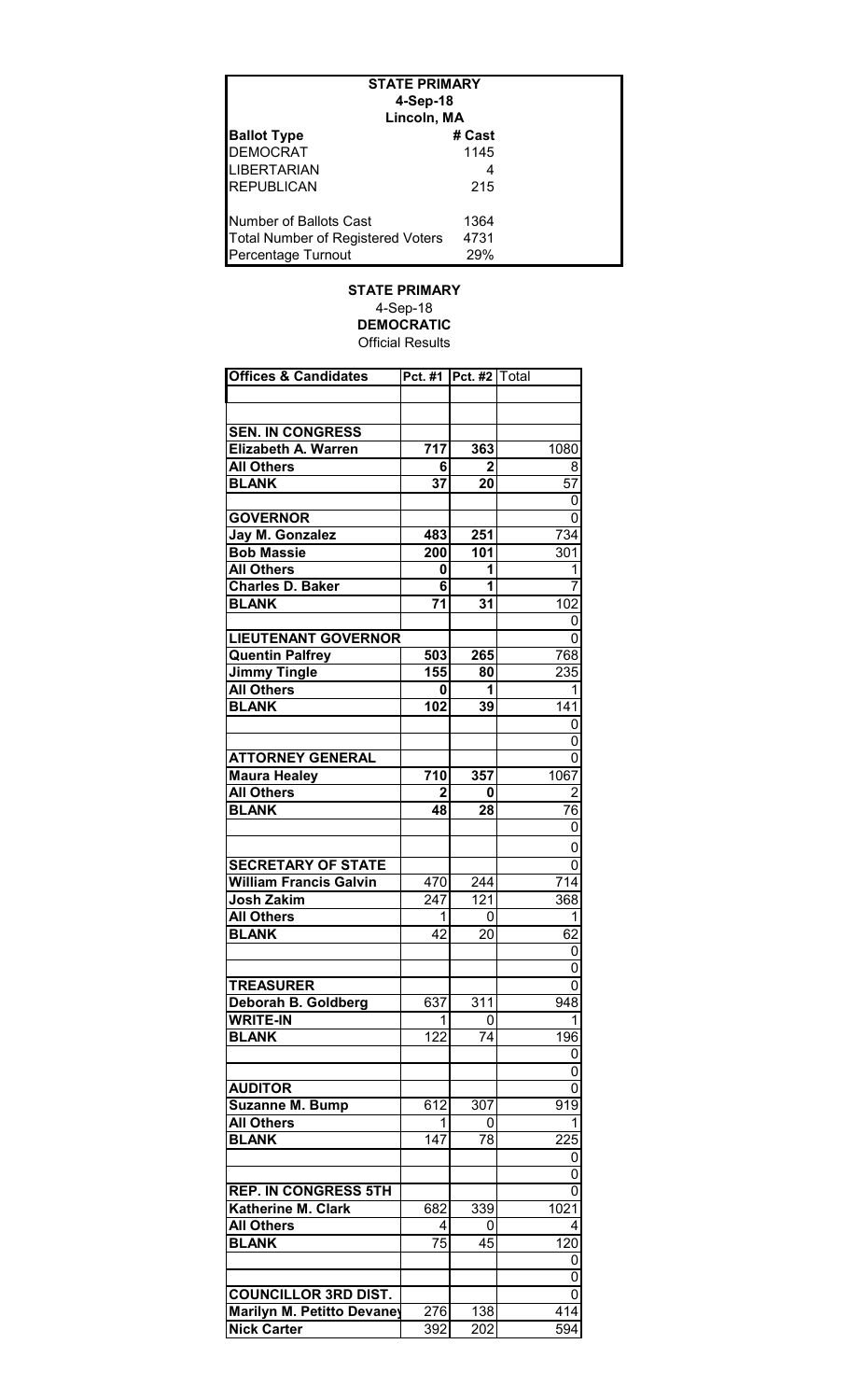| <b>All Others</b>             | 0               | 0               | 0                |
|-------------------------------|-----------------|-----------------|------------------|
| <b>BLANK</b>                  | $\overline{92}$ | 45              | 137              |
|                               |                 |                 | 0                |
|                               |                 |                 | $\overline{0}$   |
| <b>SEN. IN GEN. COURT 3RD</b> |                 |                 | $\overline{0}$   |
| <b>Michael J. Barrett</b>     | 671             | 325             | 996              |
| <b>All Others</b>             | $\overline{2}$  | 0               | $\overline{2}$   |
| <b>BLANK</b>                  | 87              | 60              | 147              |
|                               |                 |                 | 0                |
|                               |                 |                 | 0                |
| <b>REP. IN GEN. COURT 9TH</b> |                 |                 | 0                |
| <b>Thomas M. Stanley</b>      | 619             | 309             | 928              |
| <b>All Others</b>             | 2               | 0               | $\overline{2}$   |
| <b>BLANK</b>                  | 139             | 76              | 215              |
|                               |                 |                 | 0                |
|                               |                 |                 | 0                |
| <b>DISTRICT ATTORNEY</b>      |                 |                 | 0                |
| Marian T. Ryan                | 212             | 128             | 340              |
| Donna Patalano                | 485             | 224             | 709              |
| <b>All Others</b>             | 0               | 0               | 0                |
| <b>BLANK</b>                  | 63              | $\overline{33}$ | $\overline{96}$  |
|                               |                 |                 | 0                |
|                               |                 |                 | $\overline{0}$   |
| <b>CLERK OF COURTS</b>        |                 |                 | 0                |
| Michael A. Sullivan           | 598             | 300             | 898              |
| <b>WRITE-IN</b>               | 1               | 0               | 1                |
| <b>BLANK</b>                  | 160             | 86              | 246              |
|                               |                 |                 | 0                |
|                               |                 |                 | 0                |
| <b>REGISTER OF DEEDS</b>      |                 |                 | $\overline{0}$   |
| Maria C. Curtatone            | 603             | 298             | $90\overline{1}$ |
| All Others                    | 0               | 0               | 0                |
| <b>BLANK</b>                  | 157             | 87              | 244              |
|                               |                 |                 |                  |
|                               |                 |                 |                  |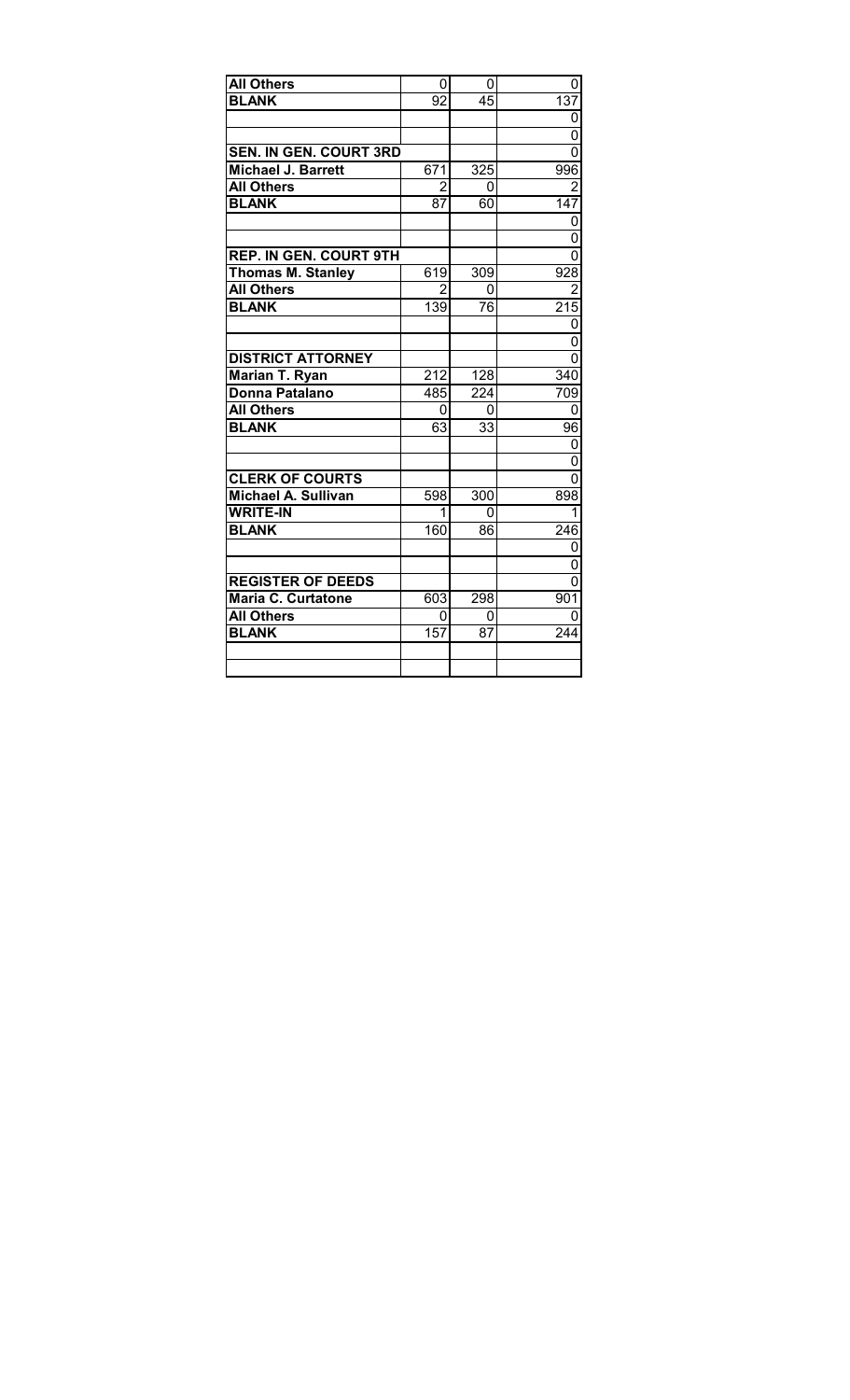## STATE PRIMARY 4-Sep-18 **REPUBLICAN** Official Results

| <b>Offices &amp; Candidates</b>                        | Pct. #1   Pct. #2 |                       | Total            |
|--------------------------------------------------------|-------------------|-----------------------|------------------|
|                                                        |                   |                       |                  |
| <b>SENATOR IN CONGRESS</b>                             |                   |                       |                  |
| <b>Geoff Diehl</b>                                     | 48                | 36                    | 84               |
|                                                        | 24                | 20                    | 44               |
| <b>John Kingston</b><br><b>Beth Joyce Lindstrom</b>    | 41                | $\overline{27}$       | 68               |
| <b>All Others</b>                                      | 1                 | 0                     | 1                |
| <b>BLANK</b>                                           | 15                | 3                     | 18               |
|                                                        |                   |                       | 0                |
| <b>GOVERNOR</b>                                        |                   |                       | 0                |
| <b>Charles D. Baker</b>                                | 98                | 67                    | 165              |
| <b>Scott D. Lively</b>                                 | 28                | 19                    | 47               |
| <b>All Others</b>                                      | 0                 | 0                     | 0                |
| <b>BLANK</b>                                           | 3                 | 0                     | 3                |
|                                                        |                   |                       | 0                |
|                                                        |                   |                       |                  |
|                                                        |                   |                       | 0                |
| <b>LIEUTENANT GOVERNOR</b>                             |                   |                       | 0                |
| Karyn E. Polito                                        | 99                | 74                    | $\overline{173}$ |
| <b>All Others</b>                                      | $\mathbf{2}$      | 0                     | $\overline{2}$   |
| <b>BLANK</b>                                           | 28                | 12                    | 40               |
|                                                        |                   |                       | 0                |
|                                                        |                   |                       | 0<br>0           |
| <b>ATTORNEY GENERAL</b><br><b>James R. McMahon III</b> |                   |                       | 88               |
| Daniel L. Shores                                       | 47<br>42          | 41<br>$\overline{22}$ | 64               |
|                                                        |                   |                       |                  |
| <b>All Others</b>                                      | 1                 | 0                     | 1                |
| <b>BLANK</b>                                           | 39                | 23                    | 62               |
|                                                        |                   |                       | 0                |
|                                                        |                   |                       | 0                |
| <b>SECRETARY OF STATE</b>                              |                   |                       | 0                |
| <b>Anthony M. Amore</b>                                | $\overline{80}$   | 63                    | $\overline{143}$ |
| <b>All Others</b>                                      | 3                 | 0                     | 3                |
| <b>BLANK</b>                                           | 46                | 23                    | 69               |
|                                                        |                   |                       | 0                |
|                                                        |                   |                       | 0                |
| <b>TREASURER</b>                                       |                   |                       | 0                |
| Keiko M. Orrall                                        | 83                | 67                    | 150              |
| <b>All Others</b>                                      | 1                 | 0                     | $\overline{1}$   |
| <b>BLANK</b>                                           | 45                | 19                    | 64               |
|                                                        |                   |                       | 0                |
|                                                        |                   |                       | 0                |
| <b>AUDITOR</b>                                         |                   |                       | 0                |
| <b>Helen Brady</b>                                     | 86                | 65                    | 151              |
| <b>All Others</b>                                      | 1                 | 0                     | 1                |
| <b>BLANK</b>                                           | 42                | 21                    | 63               |
|                                                        |                   |                       | 0                |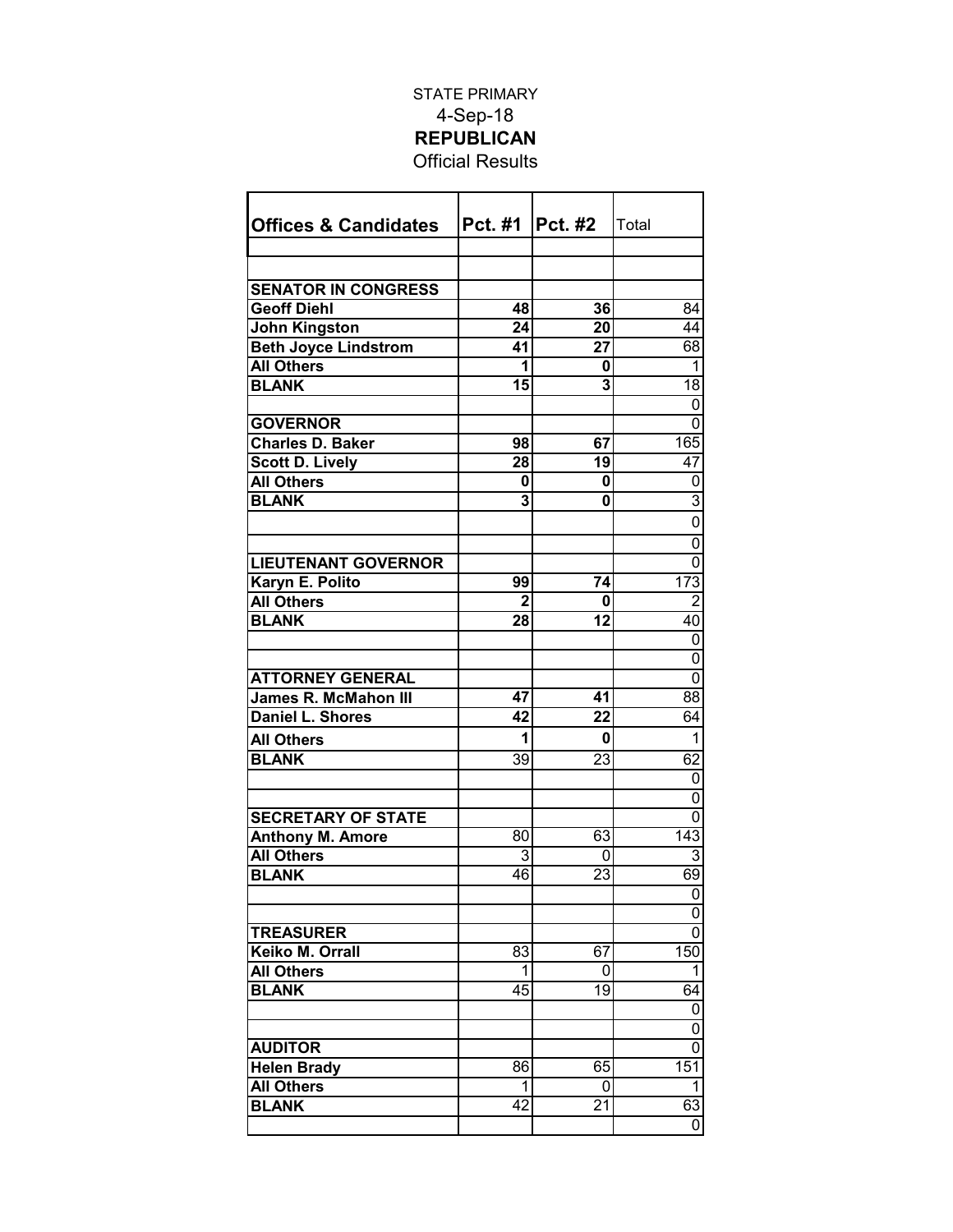|                               |                  |                 | 0<br>$\overline{0}$                   |
|-------------------------------|------------------|-----------------|---------------------------------------|
| <b>REP. IN CONGRESS 5TH</b>   |                  |                 |                                       |
| John Hugo                     | 41               | 36              | 77                                    |
| <b>Louis Kuchnir</b>          | $\overline{40}$  | $\overline{28}$ | 68                                    |
| <b>All Others</b>             | 0                | 0               | 0                                     |
| <b>BLANK</b>                  | $\overline{48}$  | $\overline{22}$ | $\overline{70}$                       |
|                               |                  |                 | $\overline{0}$                        |
|                               |                  |                 | $\overline{0}$                        |
| <b>COUNCILLOR 3RD</b>         |                  |                 | $\overline{0}$                        |
| <b>All Others</b>             | 3                | 1               | $\overline{4}$                        |
| <b>BLANK</b>                  | 125              | $\overline{86}$ | 211                                   |
|                               |                  |                 | $\overline{0}$                        |
|                               |                  |                 | $\overline{0}$                        |
| <b>SEN. GEN CT 3RD</b>        |                  |                 | $\overline{0}$                        |
| <b>All Others</b>             | 0                | 3               | $\overline{3}$                        |
| <b>BLANK</b>                  | $\overline{125}$ | 87              | 212                                   |
|                               |                  |                 | $\mathbf 0$                           |
|                               |                  |                 | $\overline{0}$                        |
| <b>REP. IN GEN. COURT 9TH</b> |                  |                 |                                       |
| <b>All Others</b>             | 1                | 1               | $\frac{1}{\sqrt{10}}$ $\frac{2}{213}$ |
| <b>BLANK</b>                  | 129              | 84              |                                       |
|                               |                  |                 | $\overline{0}$                        |
|                               |                  |                 | $\overline{0}$                        |
| <b>DISTRICT ATTORNEY</b>      |                  |                 | $\overline{0}$                        |
| <b>All Others</b>             | 1                | 1               | $\overline{2}$                        |
| <b>BLANK</b>                  | 126              | 87              | 213                                   |
|                               |                  |                 | $\overline{0}$                        |
|                               |                  |                 | $\overline{0}$                        |
| <b>CLERK OF COURTS</b>        |                  |                 | $\overline{0}$<br>$\overline{3}$      |
| <b>All Others</b>             | 0                | 3               |                                       |
| <b>BLANK</b>                  | $\overline{127}$ | 85              | 212                                   |
|                               |                  |                 | $\overline{0}$                        |
|                               |                  |                 | $\overline{0}$                        |
| <b>REGISTER OF DEEDS</b>      |                  |                 | $\overline{0}$                        |
| <b>All Others</b>             | 1                | $\overline{2}$  | $\overline{3}$                        |
| <b>BLANK</b>                  | 126              | $\overline{86}$ | 212                                   |
|                               |                  |                 | $\overline{0}$                        |
|                               |                  |                 | $\overline{0}$                        |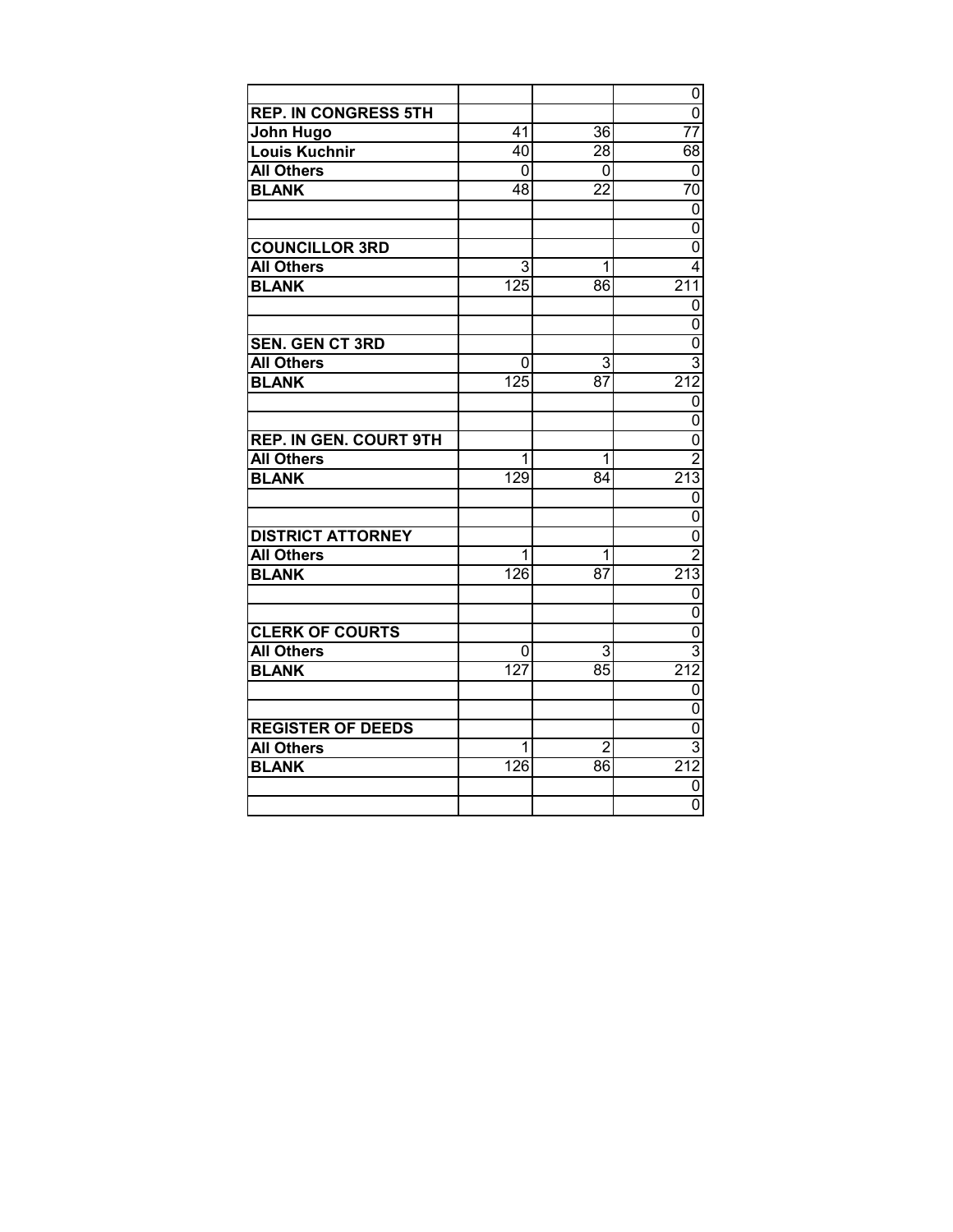## **STATE PRIMARY** 4-Sep-18 **LIBERTARIAN** Official Results

| <b>Offices &amp; Candidates</b>  | Pct. #1 | Pct. #2 | Total          |
|----------------------------------|---------|---------|----------------|
|                                  |         |         |                |
| <b>SENATOR IN CONGRESS</b>       |         |         |                |
| <b>All Others</b>                | 0       | 0       | 0              |
| <b>BLANK</b>                     | 1       | 3       | 4              |
|                                  |         |         | 0              |
| <b>GOVERNOR</b>                  |         |         | 0              |
| <b>All Others</b>                | 0       | 0       | 0              |
| <b>BLANK</b>                     | 1       | 3       | 4              |
|                                  |         |         | 0              |
|                                  |         |         |                |
|                                  |         |         | 0              |
| <b>LIEUTENANT GOVERNOR</b>       |         |         | $\overline{0}$ |
| <b>WRITE-IN</b>                  | 0       | 0       | $\overline{0}$ |
| <b>BLANK</b>                     | 1       | 3       | $\overline{4}$ |
|                                  |         |         | $\overline{0}$ |
|                                  |         |         | $\overline{0}$ |
| <b>ATTORNEY GENERAL</b>          |         |         | $\overline{0}$ |
| <b>All Others</b>                | 0       | 0       | $\overline{0}$ |
| <b>BLANK</b>                     | 1       | 3       | 4              |
|                                  |         |         | $\overline{0}$ |
|                                  |         |         | $\overline{0}$ |
| <b>SECRETARY OF STATE</b>        |         |         | $\overline{0}$ |
| <b>All Others</b>                | 0       | 0       | $\overline{0}$ |
| <b>BLANK</b>                     | 1       | 3       | 4              |
|                                  |         |         | $\overline{0}$ |
|                                  |         |         | 0              |
|                                  |         |         | 0              |
| <b>TREASURER</b>                 |         |         | $\overline{0}$ |
| <b>All Others</b>                | 0       | 0       | 0              |
| <b>BLANK</b>                     | 1       | 3       | $\overline{4}$ |
|                                  |         |         | $\overline{0}$ |
|                                  |         |         | 0              |
| <b>AUDITOR</b>                   |         |         | 0              |
| <b>Daniel Fishman</b>            | 1       | 3       | 4              |
| <b>All Others</b>                | 0       | 0       | 0              |
| <b>BLANK</b>                     | 0       | 0       | 0              |
|                                  |         |         | 0              |
|                                  |         |         | 0              |
| <b>REP. IN CONGRESS 5TH</b>      |         |         | $\overline{0}$ |
| <b>All Others</b>                | 0       | 0       | $\overline{0}$ |
| <b>BLANK</b>                     | 1       | 3       | $\overline{4}$ |
|                                  |         |         |                |
|                                  |         |         |                |
| <b>COUNCILLOR 3RD</b>            |         |         |                |
| <b>All Others</b>                | 0       | 0       | 0              |
| <b>BLANK</b>                     | 1       | 3       | 4              |
|                                  |         |         | $\overline{0}$ |
|                                  |         |         | $\overline{0}$ |
| <b>SENATOR IN GEN. COURT 3RD</b> |         |         | $\overline{0}$ |